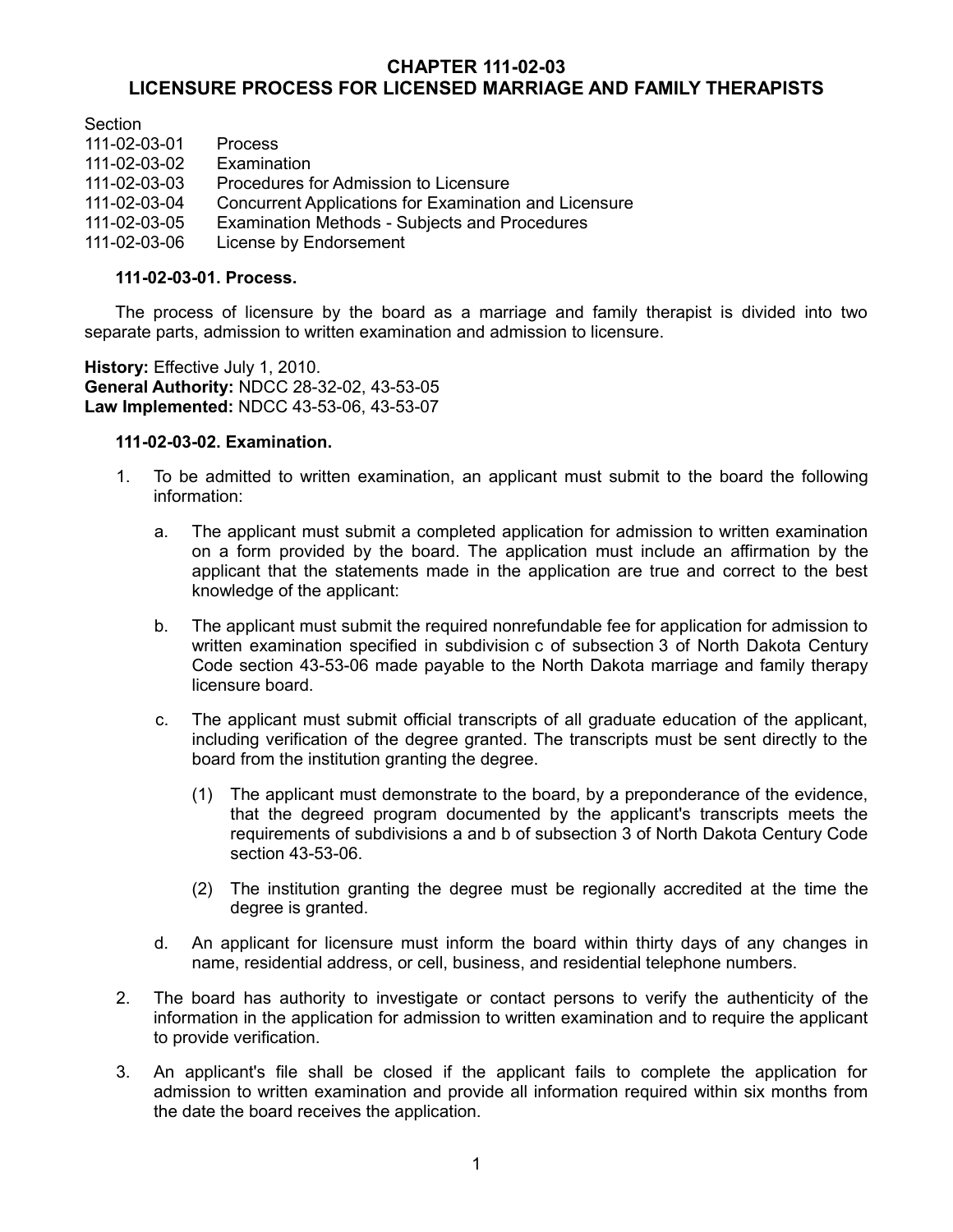- 4. An applicant shall be admitted to the first regularly scheduled written, objective part of the examination that occurs in the next testing window after the applicant has met the requirements of subsection 1, unless admission is denied under subsection 5. Admission to the examination shall be complete only after receipt of the examination fee by the board from the applicant.
- 5. The board shall deny an applicant admission to written examination if the applicant has not met the education requirements of subdivision a of subsection 3 of North Dakota Century Code section 43-53-06. The board shall notify the applicant of the denial in writing and state the reasons for the denial.
- 6. An application for admission to written examination submitted after denial shall be considered a new application for admission to written examination which must be accompanied by the fee for application for admission to written examination.

**History:** Effective July 1, 2010; amended effective January 1, 2018. **General Authority:** NDCC 28-32-02, 43-53-05 **Law Implemented:** NDCC 43-53-06, 43-53-07, 43-53-09

## **111-02-03-03. Procedures for admission to licensure.**

- 1. To be eligible for admission to licensure, an applicant must submit to the board the following information:
	- a. The applicant must submit evidence of having passed the written part of the examination in subdivision c of subsection 3 of North Dakota Century Code section 43-53-06.
	- b. The applicant must submit a completed application for licensure on a form provided by the board. The application must include an affirmation by the applicant that the statements in the application are true and correct to the best knowledge of the applicant and an agreement by the applicant that the applicant will conduct all professional activities as a licensed marriage and family therapist according to the code of ethics in section 111-02-03-02.
	- c. The applicant must submit the required, nonrefundable application for initial licensure fee specified in subsection 4 of section 111-02-04-01, payable to the North Dakota marriage and family therapy licensure board.
	- d. The applicant must submit a completed form provided by the board, verifying the applicant's postgraduate, supervised experience, conforming to the requirements for primary source verification of subsection 3 of North Dakota Century Code section 43-53-06.
	- e. The applicant must submit three endorsements attesting to the applicant's good moral character. The endorsements must be completed and signed by individuals who meet the requirements for endorsers under subsection 2. The endorsements must be truthful, and are subject to the penalties of perjury.
- 2. Requirements for endorsement.
	- a. For an endorsement to meet the requirements of subdivision e of subsection 1, the endorser must:
		- (1) Be licensed by the board; or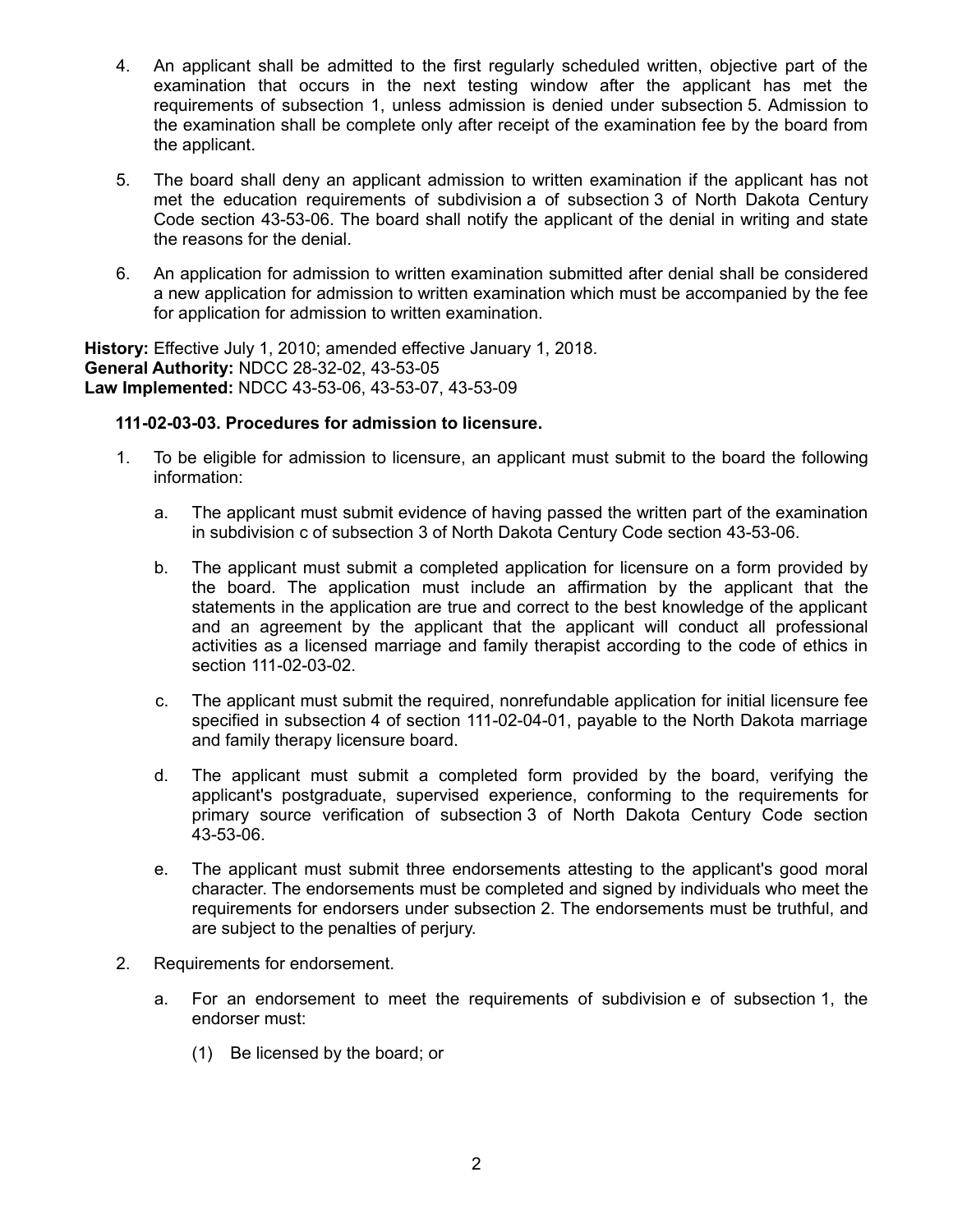- (2) Be licensed to practice marriage and family therapy by another jurisdiction whose licensure standards are at least equivalent to or exceed the requirements for licensure in North Dakota.
- b. An endorser must not be an employee, independent contractor, patient, or former patient, or be related in any way to the applicant.
- 3. The board has authority to investigate or contact persons to verify the authenticity of the information in the application for licensure and to require the applicant to provide verification.
- 4. An applicant who fails to meet all the requirements in subsection 1 shall be denied licensure. An applicant who is denied licensure shall be informed in writing of the denial and the reasons for it. An application for licensure submitted following denial is a new application for licensure which must be accompanied by the fee for application for licensure specified in subsection 3 of North Dakota Century Code section 43-53-06.

**History:** Effective July 1, 2010; amended effective January 1, 2018. **General Authority:** NDCC 28-32-02, 43-53-05 **Law Implemented:** NDCC 43-53-06, 43-53-07, 43-53-08, 43-53-09

### **111-02-03-04. Concurrent applications for examination and licensure.**

An applicant may file both the application for admission to written examination and the application for licensure at the same time if the experience requirements in subdivision b of subsection 3 of North Dakota Century Code section 43-53-06 have been met.

**History:** Effective July 1, 2010. **General Authority:** NDCC 28-32-02, 43-53-05 **Law Implemented:** NDCC 43-53-06, 43-53-07

#### **111-02-03-05. Examination methods - Subjects and procedures.**

- 1. Examination of an applicant for a license as a marriage and family therapist shall be composed of:
	- a. A written, objective part designed and scored by a professional examination service approved by the Association of marriage and family therapy regulatory boards; and
	- b. A state part conducted by members of the board.
- 2. An applicant who is admitted to written examination must pay the written examination fee to the North Dakota marriage and family therapy licensure board or its designee before taking the examination.
- 3. The written examination is the examination approved by the association of marriage and family therapy regulatory boards. The written examination shall be offered on dates established by the association of marriage and family therapy regulatory boards.
- 4. The state examination of an applicant shall be held according to those methods determined by the board to be the most practical and expeditious in testing the applicant's qualifications for licensure. The state examination of an applicant shall take place after the applicant's application for licensure has been accepted by the board and before the applicant is approved for licensure. The state examination of an applicant shall cover:
	- a. The applicant's knowledge of the laws governing marriage and family therapists;
	- b. The applicant's knowledge of the code of ethics;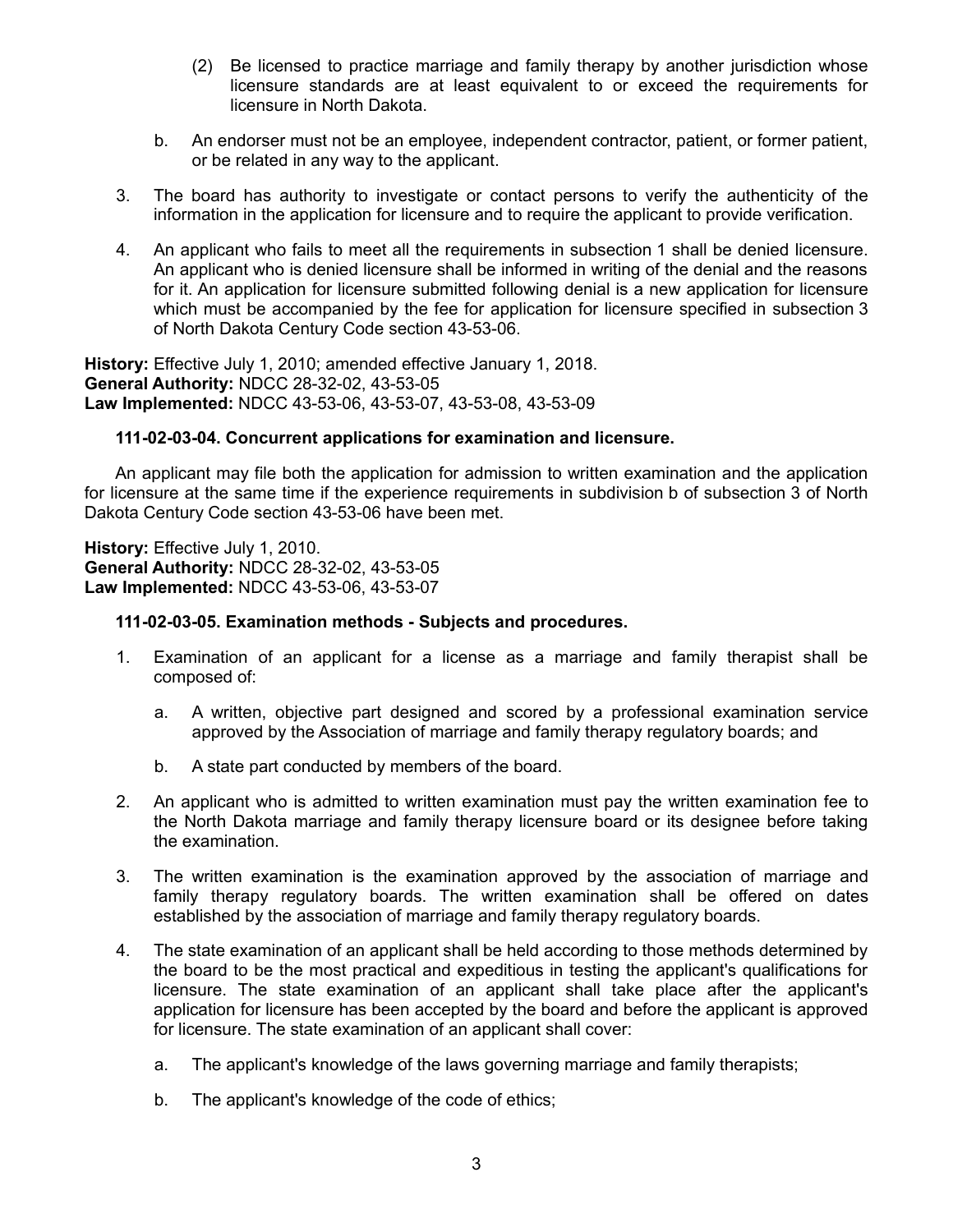- c. The applicant's awareness of the responsibilities to the board and to the public; and
- d. Other practice-related areas.
- 5. The board shall notify an applicant in writing of admission to either part of the examination at least thirty days before either part of the examination is scheduled to take place. The notice shall state the date, time, and place where the applicant is scheduled to be examined.
- 6. The passing score of the written part of the examination is the passing score determined by the association of marriage and family therapy regulatory boards. The passing score for the state examination shall be determined by the board. An applicant must pass both parts of the examination to qualify for licensure as a marriage and family therapist.
- 7. An applicant who has failed a part of the examination may be reexamined on the part the applicant failed, but not more than five times without a variance. An applicant who is reexamined on the written part of the examination must pay the written examination fee.

**History:** Effective July 1, 2010. **General Authority:** NDCC 28-32-02, 43-53-05 **Law Implemented:** NDCC 43-53-04, 43-53-07

# **111-02-03-06. License by endorsement.**

- 1. The board shall issue a marriage and family therapist license to an applicant who holds a current license as a marriage and family therapist from another state or country if the board determines that the standards for licensure in effect when the individual was licensed in the other state or country are at least equivalent to or exceed the current requirements for licensure in North Dakota. If an applicant for licensure by endorsement was licensed in another state or country without passing the written examination specified in section 111-02-03-02, but meets all other North Dakota requirements, the applicant may submit an application for licensure by endorsement after passing the examination under subsections 1 through 3 of section 111-02-03-05. All applicants for licensure by endorsement must pass the state examination specified in subsection 4 of section 111-02-03-05.
- 2. An individual who holds a current license as a marriage and family therapist from another state or country must file a completed application for licensure by endorsement and must pay the fee for an original license in North Dakota. The application must be on a form provided by the board. The application must include a statement that the information in the application is true and correct to the best knowledge of the applicant and an agreement by the applicant that the applicant will conduct all professional activities according to the code of ethics in section 111-02-01-05.
- 3. If an applicant for licensure by endorsement has been licensed continuously as a marriage and family therapist in a United States jurisdiction for the five years preceding the application, the educational requirements for licensure are considered satisfied. If licensed for any period less than five years, the board will determine whether educational requirements are satisfied.
- 4. The applicant must direct the board of examiners of the state or country in which the license is held to send to the board directly a statement that the license is in effect and in good standing on a form provided by the board, and a copy of the state's current licensing law and rules.
- 5. The board may refuse to grant a license or may impose disciplinary action for:
	- a. Revocation, suspension, restriction, limitation, or other disciplinary action against the applicant's license in another state or jurisdiction;